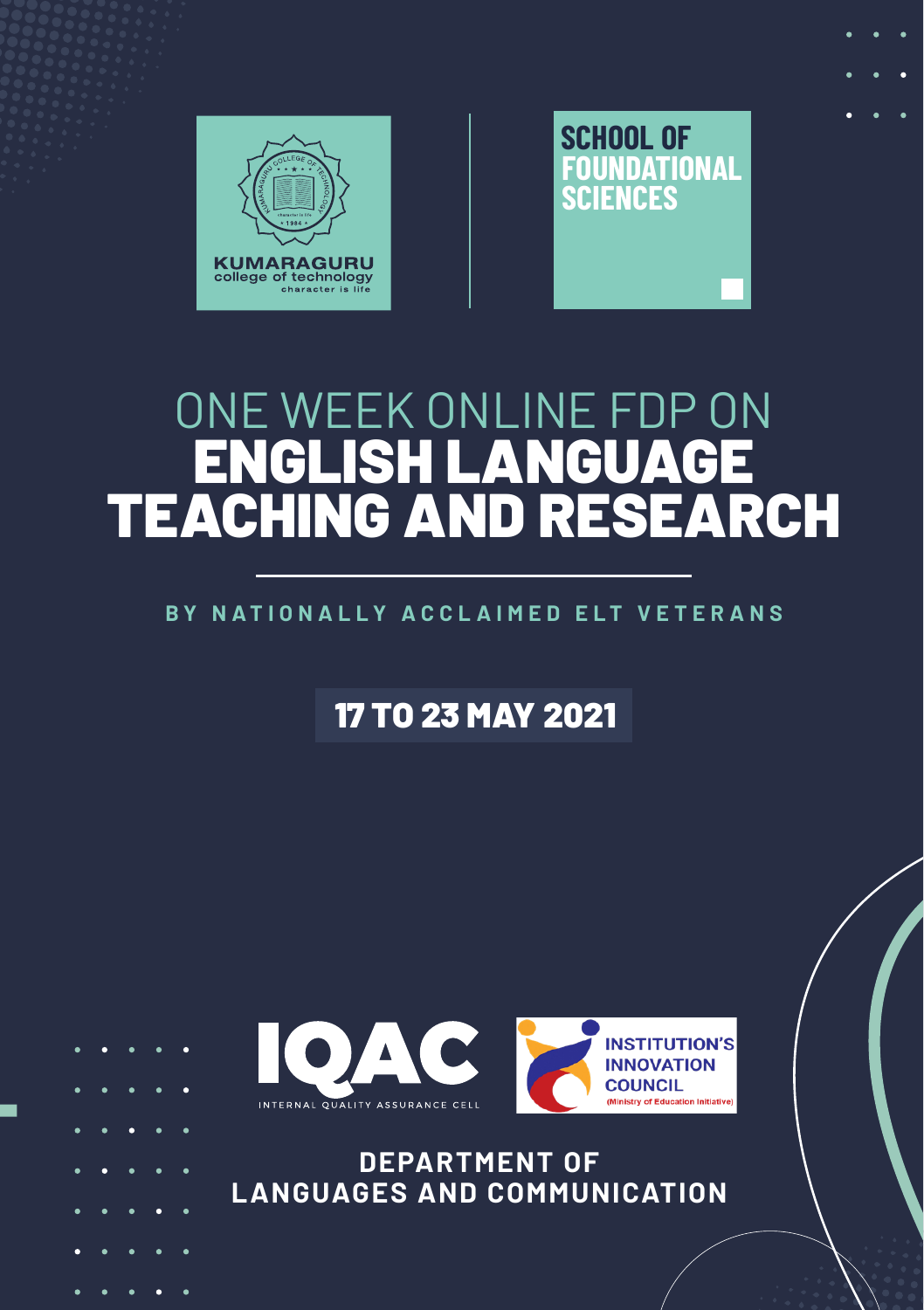## **ABOUT THE INSTITUTION**

Kumaraguru College of Technology (KCT), Coimbatore, India instituted in 1984 is an institution born out of a rich legacy, strong vision and great commitment of Sakthi Group of Companies. The dynamic vision of the Founder Chairman Arutchelvar Dr. N. Mahalingam is to deliver education of exception and inspiration and the institution is dedicated to offer noteworthy educational experience that expands intellectual horizons and builds empowered and conscientious students. Strategically located amidst the IT corridor in a sprawling 156 acres campus, KCT offers 15 Undergraduate programmes, 16 Postgraduate programmes and as many research programmes. Consistently ranked among the top 100 engineering colleges by NIRF for the past 5 years, KCT epitomises the vision of its founder to nurture the youth to build a progressive future. The student-led centres, Ré, iQube and Garage along with the industry focused KC.IRI, KCT TIFAC CORE, CEAD, and FORGE, KCT provides unique experiential education model to its students in addition to offering the industry with consulting services and the aspiring entrepreneurs with guidance for business start-ups. KCT strives to augment the quality of life of the students by sowing the seeds of quest for Knowledge, Character and Transformation.

### **ABOUT THE SCHOOL OF FOUNDATIONAL SCIENCES**

School of Foundational Sciences (SFS) of KCT envisages to embrace a spectrum of diversified disciplines and offers courses which seek to expand the thinking horizons and imagination capabilities of the engineering students and become a gateway to transdisciplinary collaborations to contribute to the culture of future. **The Department of Languages and Communication** is an integral part of SFS that offers English and other foreign languages in addition to short-term certificate courses and open elective courses for students of engineering and technology. The proactive team of teachers of English Language are committed to provide excellence in teaching and research.

#### **ABOUT THE FDP**

Teaching of English has undergone a paradigm shift in the recent years and there is an urgent need to facilitate English language learning as a life skill. The teacher can successfully impart this life skill by being a facilitator rather than an instructor and this is possible only with the collaborative endeavours of curriculum designers, teachers, students as well as administrators. The present online Faculty Development Programme will contour these aspects to systematize and thereby facilitate streamlining of English Language Teaching and Research in Institutions of Higher Education. The Programme plans to equip the participants with the major components involved in curriculum development, material production, evaluation strategies and tools in addition to insightful sessions on research in ELT and drafting proposals for prospective funding agencies.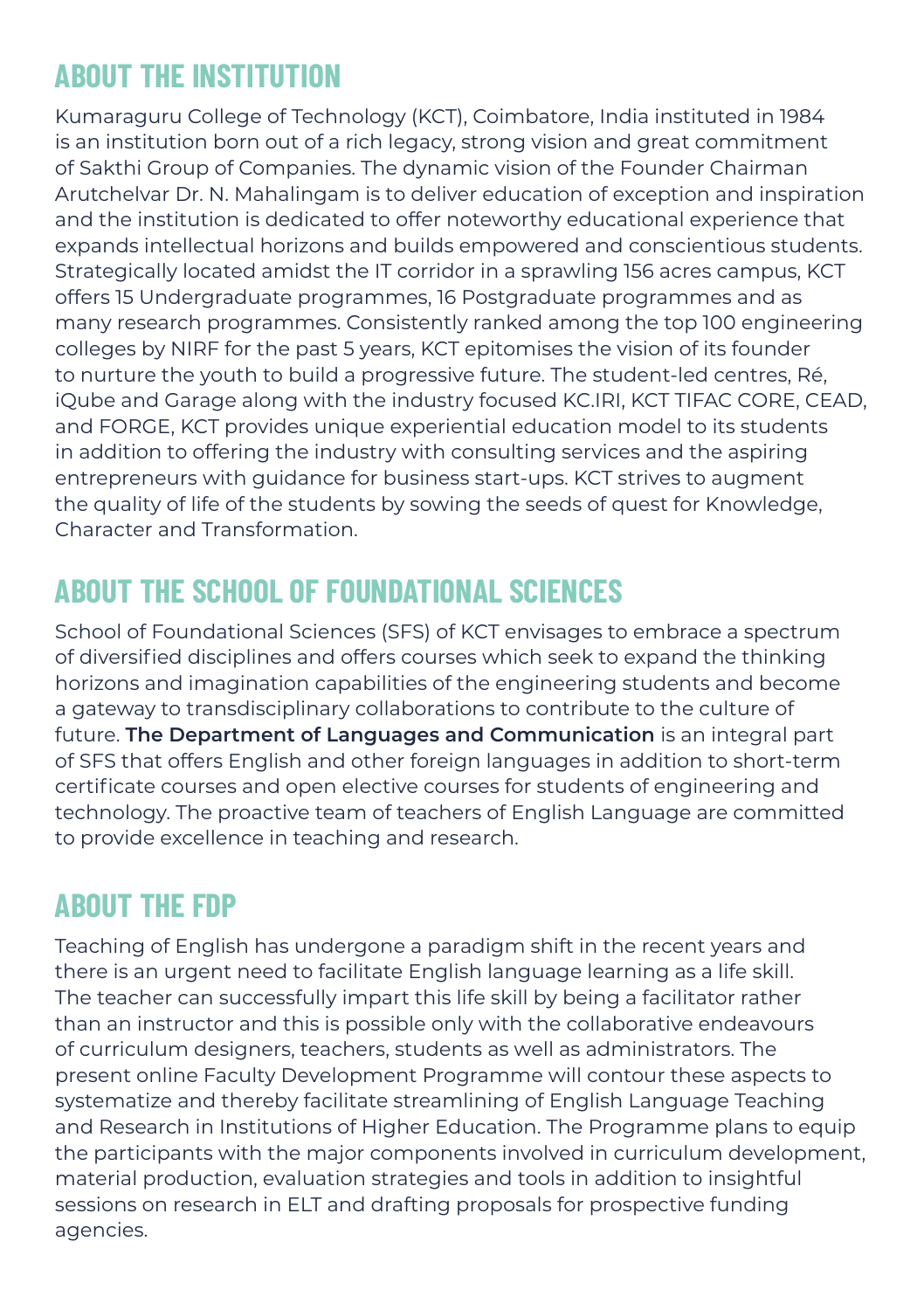### **SESSION DETAILS**

| <b>Date</b> | <b>Day</b> | <b>Session</b><br><b>Schedule</b> | <b>Topic</b>                                                                          | <b>Resource Person</b>                                                                                            |
|-------------|------------|-----------------------------------|---------------------------------------------------------------------------------------|-------------------------------------------------------------------------------------------------------------------|
| 17.05.21    | Mon        | $9:30$ am $-$<br>12:00 pm         | Inaugural Lecture:<br>Curricular Issues in<br>Course Design                           | <b>Prof. Paul Gunashekar</b><br>Former Proctor & Dean<br>School of English Language<br>Education, EFLU, Hyderabad |
| 18.05.21    | Tue        | $9:30$ am $-$<br>12:45 pm         | Material<br>Development<br>for Engineering<br>Programmes                              | <b>Dr. Sheba Victor</b><br>Assistant Professor<br>School of English Language<br>Education, EFLU, Hyderabad        |
| 19.05.21    | Wed        | $9:30$ am $-$<br>12:45 pm         | Integrating<br>Classroom Teaching<br>Practice and<br>Research                         | Dr. Vijaya<br>Assistant Professor<br>School of English Language<br>Education, EFLU, Lucknow<br>Campus             |
| 20.05.21    | Thu        | $9:30$ am $-$<br>12:45 pm         | Learning about<br>Classroom-<br><b>Based Language</b><br>Assessment                   | Prof. Lina Mukhopadhyay<br>Professor<br>School of English Language<br>Education, EFLU, Hyderabad                  |
| 21.05.21    | Fri        | $9:30$ am $-$<br>11:30 am         | Digital Tools for<br>Teaching and<br>Assessment                                       | Dr. Kshema Jose<br>Assistant Professor<br>School of English Language<br>Education, EFLU, Hyderabad                |
| 22.05.21    | Sat        | $9:30$ am $-$<br>12:45 pm         | Syllabus and<br>Materials for<br>Professional<br>Programmes                           | Dr. Madhavi Gayathri Raman<br>Assistant Professor<br>School of English Language<br>Education, EFLU, Hyderabad     |
| 23.05.21    | Sun        | $9:30$ am $-$<br>12:45 pm         | Applying for<br>Research Funds<br>and Grants in<br>English Language<br>and Literature | Dr. Vijaya<br><b>Assistant Professor</b><br>School of English Language<br>Education, EFLU, Lucknow<br>Campus      |

### **ELIGIBILITY**

Faculty members teaching English, Language Trainers, post-graduate students and research scholars are eligible to apply for this Faculty Development Programme.

- Registration is mandatory for all the participants of the FDP.
- All the participants are required to pay a Non-Refundable fee of INR 500.
- All the participants must attempt and submit the assessments at the end of every session to avail the programme completion e-certificate.
- All participants need to submit online feedback for each session.